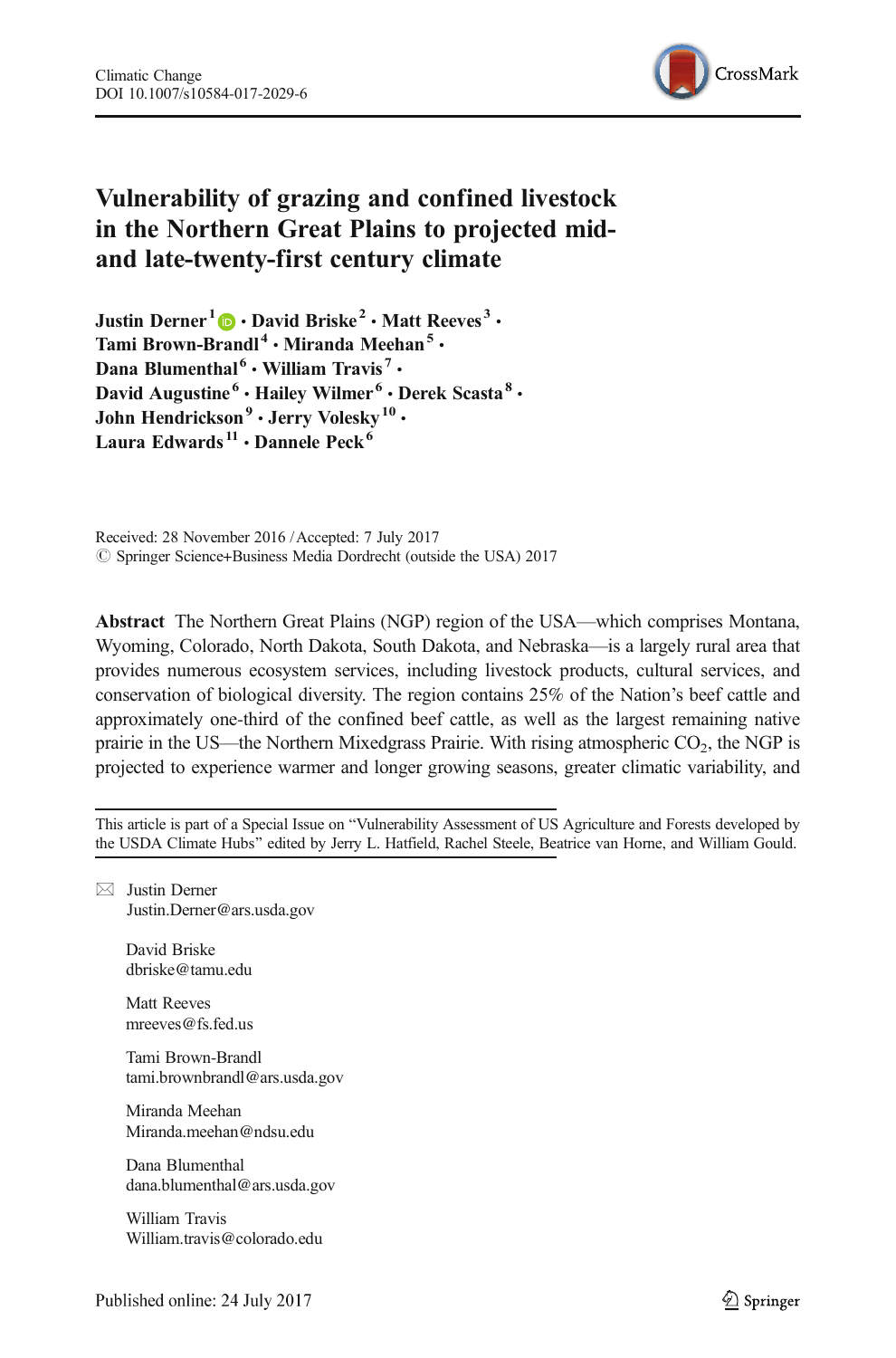more extreme events (e.g., increased occurrence of large precipitation events). These climatic changes may affect livestock production both directly via physiological impacts on animals and indirectly via modifications to forage, invasion of undesirable plants, and increased exposure to parasites. This raises concerns about the vulnerability of grazing livestock operations and confined livestock operations to projected changes in mid- (2050) and late- (2085) twenty-first century climate. Our objectives are to (1) describe the NGP's exposure to temperature and precipitation trends, inter-annual variability, and extreme events; (2) evaluate the sensitivity of beef cattle production to direct and indirect effects imposed by these projected climatic changes; and (3) provide a typology of adaptation strategies to minimize adverse consequences of projected changes and maximize beneficial consequences. Agricultural managers have developed considerable adaptive capacity to contend with environmental and economic variability. However, projected climatic changes, especially the increased frequency and magnitude of weather extremes, will require even greater adaptive capacity to maintain viable production systems. Consequently, regional vulnerability to projected climatic changes will be determined not only by ecological responses but also by the adaptive capacity of

David Augustine david.augustine@ars.usda.gov

Hailey Wilmer hailey.wilmer@ars.usda.gov

Derek Scasta jscasta@uwyo.edu

John Hendrickson john.hendrickson@ars.usda.gov

Jerry Volesky jerry.volesky@unl.edu

Laura Edwards laura.edwards@sdstate.edu

Dannele Peck dannele.peck@ars.usda.gov

- <sup>1</sup> USDA-ARS, 8408 Hildreth Road, Cheyenne, WY 82009, USA
- <sup>2</sup> Texas A&M University, Centeq Bldg, Rm 130C, MS2120 TAMU, College Station, TX 77843, USA
- <sup>3</sup> USDA-FS, 800 E. Beckwith, Missoula, MT 59801, USA
- <sup>4</sup> USDA-ARS, State Spur 18D, Clay Center, NE 68933, USA
- <sup>5</sup> North Dakota State University, 1300 Albrecht Blvd, Hultz Hall, Fargo, ND, USA
- <sup>6</sup> USDA-ARS, 1701 Centre Ave, Fort Collins, CO 80526, USA
- <sup>7</sup> Western Water Association, University of Colorado Boulder, 216 UCB, Boulder, CO 80309, USA
- <sup>8</sup> University of Wyoming, Agriculture Bldg 2004, 1000 E. University Ave, Laramie, WY 82071, USA
- <sup>9</sup> USDA-ARS, P.O. Box 459, Mandan, ND 58554, USA
- <sup>10</sup> University of Nebraska-Lincoln, WCREC, 402 W. State Farm Road, North Platte, NE 69101, USA
- <sup>11</sup> South Dakota State University, Brookings, SD 57007, USA

 $\textcircled{2}$  Springer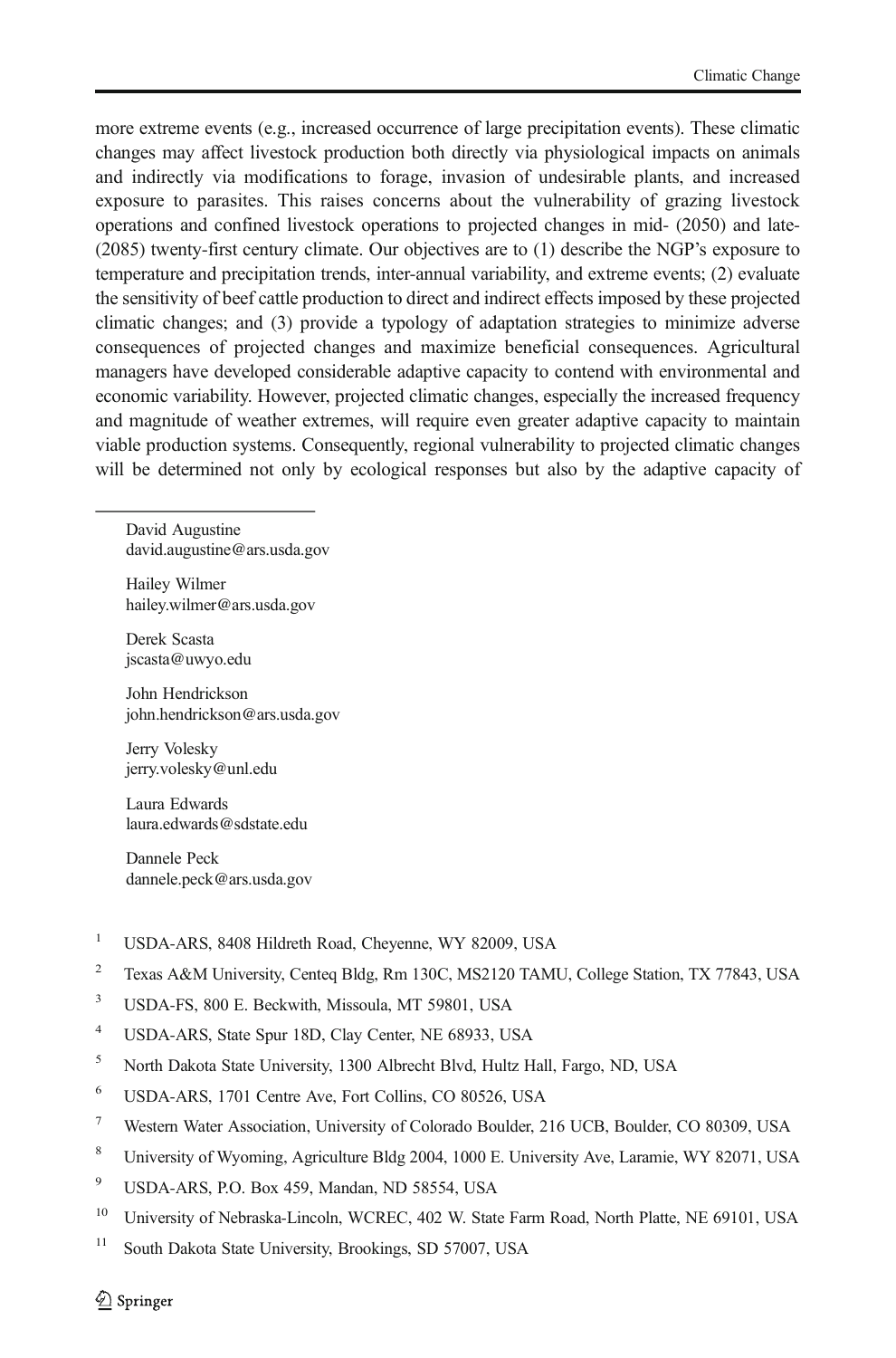individual managers. Adaptive capacity in the NGP will differ from other regions, in part because projections suggest some opportunities for increased livestock production. Adaptations in both grazing and confined beef cattle systems will require enhanced decision-making skills capable of integrating biophysical, social, and economic considerations. Social learning networks that support integration of experimental and experiential knowledge—such as lessons learned from early adopters and involvement with science-based organizations—can help enhance decision-making and climate adaptation planning. Many adaptations have already been implemented by a subset of producers in this region, providing opportunities for assessment, further development, and greater adoption. Context-specific decision-making can also be enhanced through science-management partnerships, which aim to build adaptive capacity that recognizes multiple production and conservation/environmental goals.

# 1 Introduction

The Northern Great Plains (NGP) of the USA is an important agricultural and ecological region encompassing Montana, Wyoming, Colorado, North Dakota, South Dakota, and Nebraska. This region has 25% of the nation's beef cows, sheep, and lambs (NASS [2012](#page-12-0)), 34% of the nation's cattle on feed (NASS [2012](#page-12-0)), and significant numbers of dairy cattle and hogs. It is therefore of critical importance to national and international food security. Agricultural producers manage more than one-third of the USA's 140 million ha of pasture and rangeland, including the largest remaining tract of native rangeland in North America—the Northern Mixedgrass Prairie. This region is projected to have rising atmospheric  $CO<sub>2</sub>$ , warming surface temperatures, longer growing seasons (Badeck et al. [2004\)](#page-10-0), increased weather variability, and more extreme events (e.g., deluges, longer and more severe droughts) (Nardone et al.  $2010$ ). This raises the question "How vulnerable are livestock producers to climatic changes and extreme weather events that exceed those experienced in the past?"

Vulnerability describes the degree to which a system is likely to experience harm due to exposure to a hazard (i.e., a disturbance or stressor). Vulnerability consists of three interrelated components—exposure, sensitivity, and adaptive capacity (Adger [2006](#page-10-0)). In the context of climatic changes, exposure refers to the direct effects of warming, modified precipitation regimes, a greater frequency and intensity of extreme weather events, and increased weather variability (Troy et al. [2015](#page-13-0)) on the agricultural sector and ecological processes (Hamilton et al. [2016](#page-11-0)). Exposure also involves indirect effects of climatic change, such as expansion of invasive plants, increasing wildfires, and increased incidence of pathogens and parasites; for the NGP region, this also includes the threat involving land-use change from pasture and rangeland to cropland and cropping system changes (e.g., Wright and Wimberly [2013;](#page-13-0) Lark et al. [2015](#page-12-0); Rashford et al. [2016](#page-13-0)). Sensitivity describes the magnitude of impact on systems, both ecological and economic, following exposure to hazards or stressors. The NGP region is unique relative to much of the USA in that it is experiencing both beneficial and detrimental consequences of climate change (Briske et al. [2015](#page-11-0)). For example, warmer winters will reduce the duration of supplemental livestock feeding provided that there is forage carryover from the current growing season available to graze during the dormant season. Rising atmospheric  $CO<sub>2</sub>$ , plus warming, will increase pasture and rangeland productivity (Mueller et al. [2016\)](#page-12-0) though forage quality (e.g., nitrogen, N, content may decline (Milchunas et al. [2005\)](#page-12-0) and invasive plants increase in abundance and competitive ability (Blumenthal et al. [2013,](#page-11-0) [2016\)](#page-11-0). Collectively, these changes are likely to increase the capacity for livestock production. Lastly,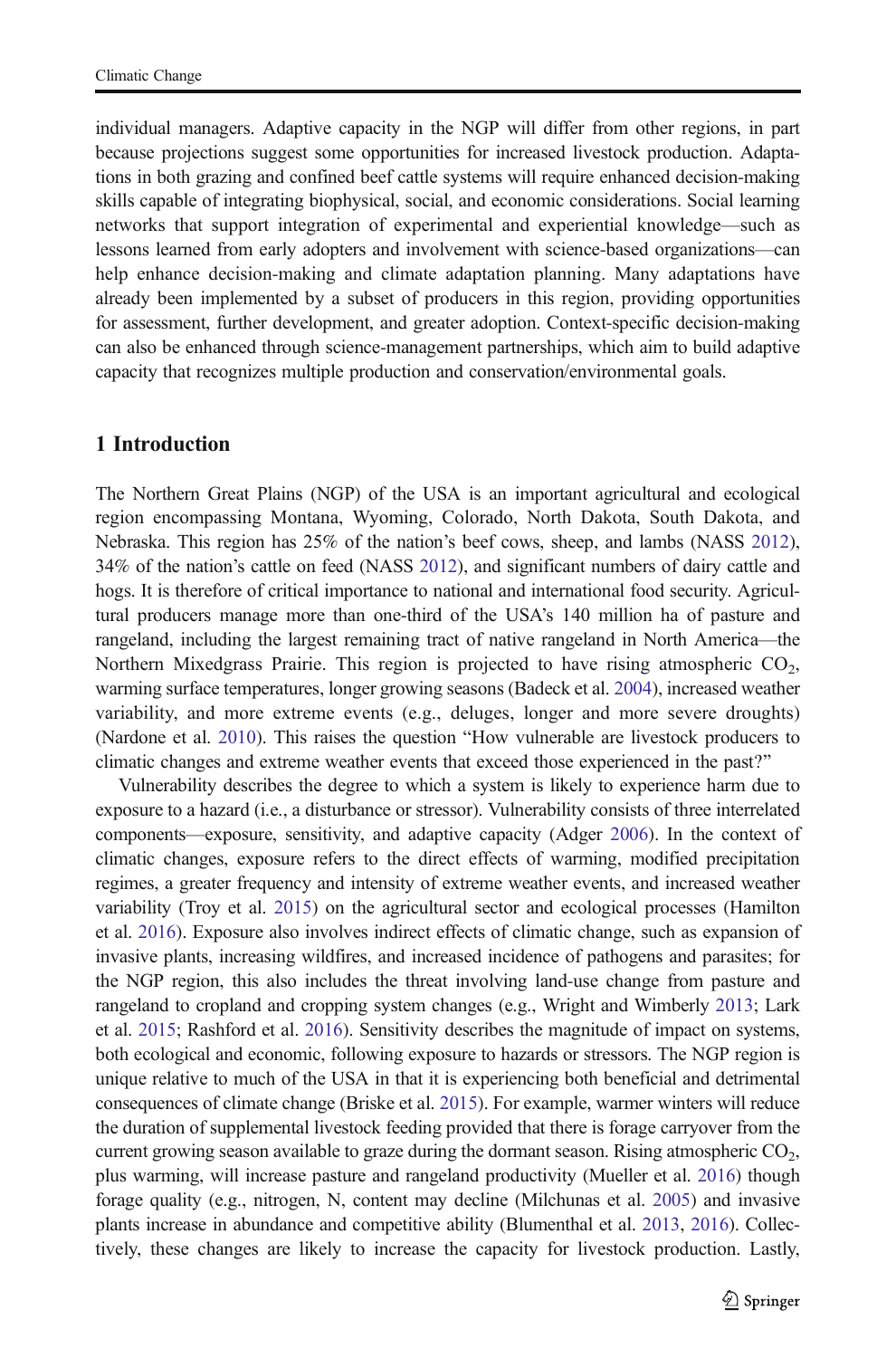adaptive capacity—the ability of humans to anticipate and respond to potential or actual exposure to various stressors (Adger [2006\)](#page-10-0)—is an essential component of agriculture vulnerability because it establishes the foundation upon which adaptation strategies are conceptualized, implemented, and evaluated (Vincent [2007](#page-13-0), Nelson et al. [2010\)](#page-12-0). Yet change of any kind is difficult, so the development, adoption, and implementation of climate change adaptations pose challenges for both grazing and confined livestock operations (Joyce et al. [2013;](#page-12-0) Briske et al. [2015\)](#page-11-0).

The goal of this paper is to assess the vulnerability of livestock grazing systems and confined livestock operations in the NGP to projected climate conditions for the mid- (2050) and late- (2085) twenty-first century. Precipitation and temperature, including their intra- and inter-annual variability, are the primary climate variables that influence grazing lands and livestock (Polley et al. [2013\)](#page-12-0). Our specific objectives are to (1) describe the NGP's exposure to projected temperatures and precipitation, (2) evaluate the sensitivity of beef cattle production to direct and indirect consequences of the projected climatic conditions, and (3) provide a typology of adaptation strategies to optimize the benefits and minimize the adverse consequences of climatic changes.

# 2 Exposure—predicted climatic conditions for mid- (2050) and late- (2085) twenty-first century

# 2.1 Temperature

Across the NGP, daily average temperatures are projected to increase 2.2–3.3 °C by 2050, with an increase of 4.4–6.7 °C by 2085. Annual 5-day maximum temperatures are predicted to increase  $3.3-4.4$  °C by 2050, relative to the reference period of 1976–2005 ("Downscaled CMIP5 Climate and Hydrology Projections" archive at http://gdo-dcp.ucllnl.org/downscaled cmip projections/, Pierce et al. [2014](#page-12-0), [2015\)](#page-12-0). Maximum temperatures are expected to continue rising through 2085, with 5.6 °C increases south of the South Dakota-Nebraska border and 6.7 °C increases further north. Number of days with maximum temperature exceeding 35 °C is projected to increase by 20–40 days across the region by 2050. By 2085, a further increase of 20 additional days with maximum temperatures exceeding 35 °C is projected.

Concomitantly, annual 5-day minimum temperatures are projected to increase 2.2  $\degree$ C in the southwestern part of the NGP, and 5.6 °C in the northeastern part of the NGP by 2050. This geographical trend continues through 2085 with the magnitude of warming doubling to 4.4 °C in the southwest and an 8.9 °C increase in the northeast. The number of days where the minimum temperature is less than  $0^{\circ}$ C (freezing) decreases by 20–40 days in 2050, and by 50–70 days in 2085. Higher minimum temperatures are expected to both harm and help livestock production. They will, for example, increase the abundance of some parasites and pathogens (as discussed later). However, they will also markedly reduce livestock producers' winter feed costs—often the largest production expense (McCartney et al. [2004\)](#page-12-0). The net effect of warming on livestock production is a complex function of many direct and indirect impacts, whose relative magnitudes will vary throughout the NGP.

# 2.2 Precipitation

A majority of the NGP is projected to experience a 100% increase in 5.1-cm rainfall events by 2050, with this trend continuing through 2085 ("Downscaled CMIP5 Climate and Hydrology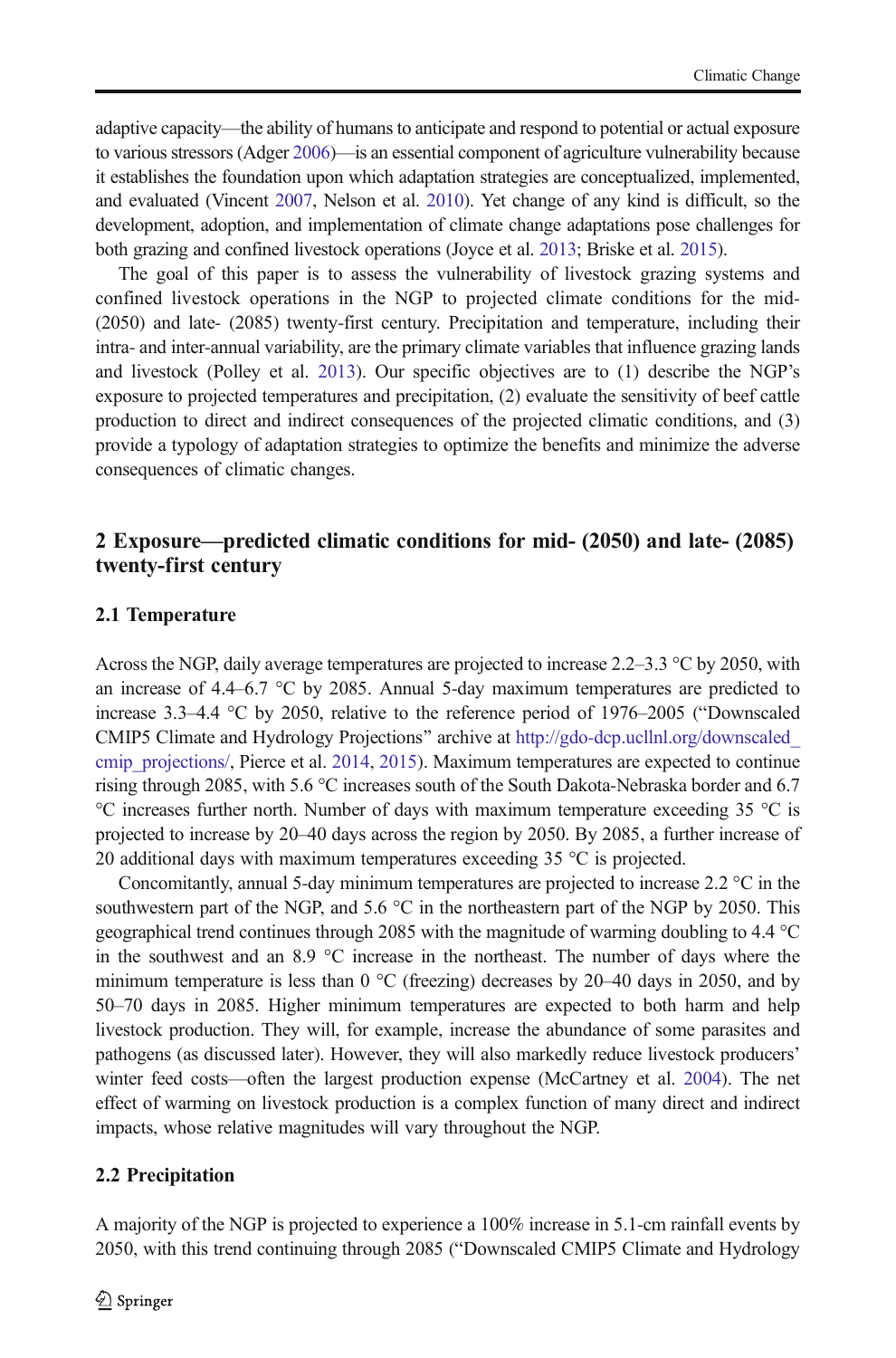Projections" archive at [http://gdo-dcp.ucllnl.org/downscaled\\_cmip\\_projections/,](http://gdo-dcp.ucllnl.org/downscaled_cmip_projections/) Pierce et al. [2014](#page-12-0), [2015](#page-12-0)). The probability of rainfall events exceeding 7.6 cm increases 100% in the eastern 1/3 of the region—areas predominantly east of the 100th meridian—for both 2050 and 2085. Maximum 1-day precipitation is projected to increase 10–30% by 2050, and 15–40% by 2085. The annual longest consecutive dry-day period in the NGP is projected to remain similar to the reference period (1976–2005), or even 3 days shorter, in both mid- and late-twenty-first century. This projection is unique among the geographical regions of the USA.

# 3 Sensitivity of livestock production

#### 3.1 Forage quantity and quality

The primary outcomes of climate change—rising atmospheric  $CO<sub>2</sub>$  concentration, atmospheric warming, and modified amounts and temporal patterns of precipitation—affect soil-water availability and therefore many aspects of livestock production and rangeland function (Izaurralde et al. [2011](#page-12-0); Polley et al. [2013\)](#page-12-0). Livestock production will be affected both directly, via physiological impacts on animal performance, and indirectly via modifications to forage composition, quantity and quality, and ectoparasite dynamics (Polley et al. [2013\)](#page-12-0).

Forage production, according to modeled responses of NGP vegetation, is likely to increase about 5–10% by 2050 in response to increasing minimum annual temperatures and  $CO<sub>2</sub>$ enrichment (Reeves et al. [2014](#page-13-0)). Total plant production in the Northern Mixedgrass Prairie is consistently increased by experimental atmospheric  $CO<sub>2</sub>$  enrichment and warming. This is especially true in dry years, due to  $CO<sub>2</sub>$ -induced increases in plant water-use efficiency (Mueller et al. [2016\)](#page-12-0).

Forage availability is a function of multiple interacting variables that may vary in importance throughout the growing season. Warmer temperatures will hasten spring green-up, as well as peak forage availability in the summer, but also allow growth later into the fall (Reyes-Fox et al. [2014](#page-13-0)). An earlier peak in forage availability will be due, in part, to decreased abundance of  $C_4$  grasses (by more than 50%) (Mueller et al. [2016](#page-12-0)). An equivalent increase is projected, though, for more productive  $C_3$  grasses (Mueller et al. [2016\)](#page-12-0). Late-season growth can be extended through more efficient plant water-use under dry conditions and elevated  $CO<sub>2</sub>$ (Reyes-Fox et al. [2014\)](#page-13-0). Earlier vegetation green-up may provide opportunities for grazing livestock operations to calve earlier in the calendar year to better match cow nutrient demand with nutritive quality of forage (Stockton et al. [2007\)](#page-13-0).

Forage quality, like forage availability, is a complex function of multiple factors. For example, although larger individual precipitation events could increase plant productivity by increasing soil-water storage (Heisler-White et al. [2009\)](#page-11-0), forage quality such as plant N content may decline (Milchunas et al. [2005](#page-12-0)). A recent meta-analysis of  $CO<sub>2</sub>$  effects on forage quality reveals that elevated atmospheric  $CO<sub>2</sub>$  increases total non-structural carbohydrates by an average of 25%, but decreases forage N content by 8% (Dumont et al. [2015](#page-11-0)). However, regional effects of elevated  $CO<sub>2</sub>$  can vary, with relatively large declines in both forage N and in vitro digestibility demonstrated in the NGP's semiarid rangelands (Milchunas et al. [2005](#page-12-0); Mueller et al. [2016](#page-12-0)). Unlike elevated  $CO<sub>2</sub>$ , warming has no consistent effects on carbohydrates or N content of plants (Dumont et al. [2015](#page-11-0)). In light of CO<sub>2</sub> and warming effects, forage N will likely remain sufficient to meet maintenance requirements of mature livestock (approximately 1% N), but values less than 1.5% will be more common under future climates (Milchunas et al.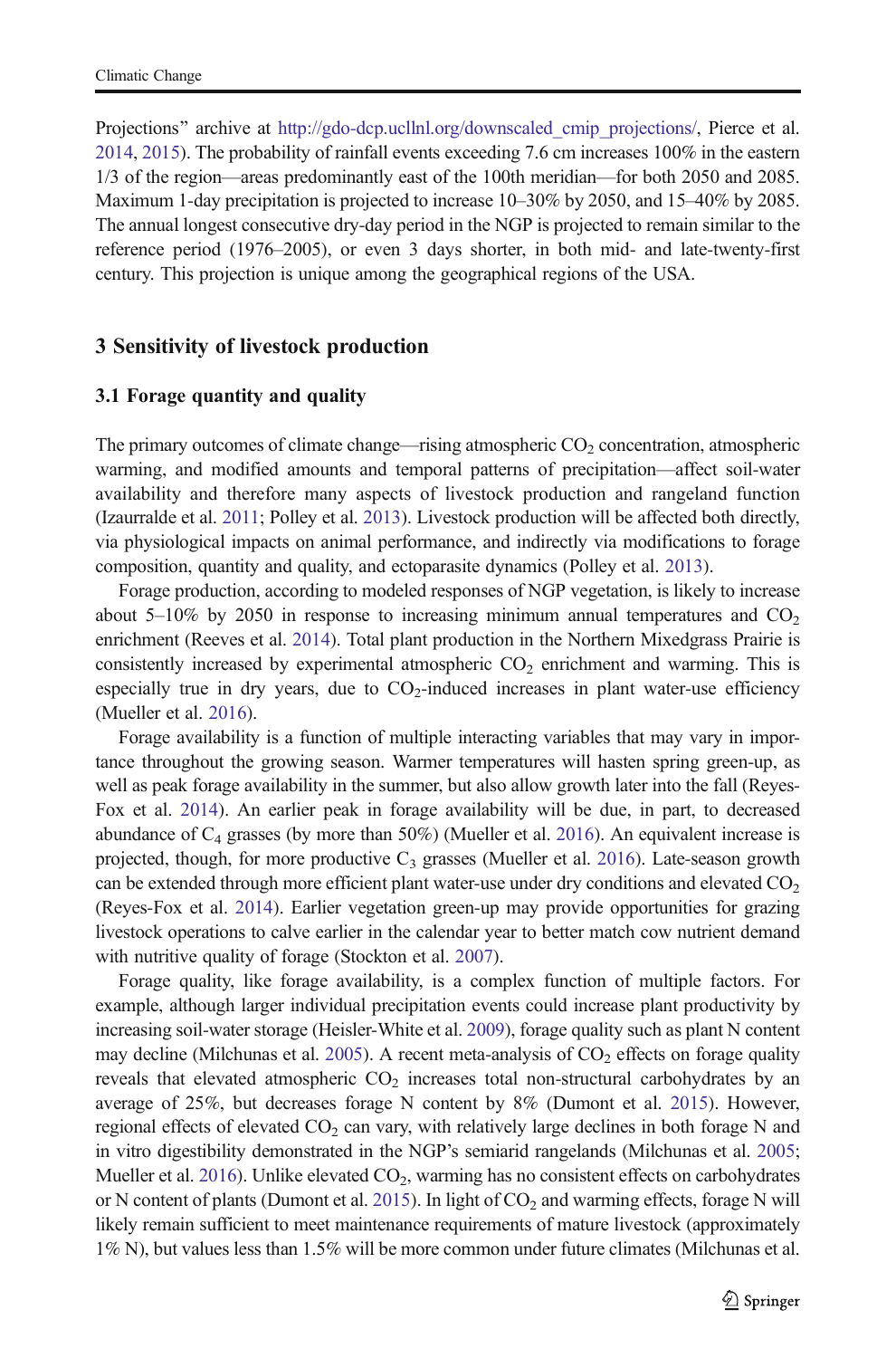[2005](#page-12-0), Mueller et al. [2016](#page-12-0)), which could suppress ruminant growth rates and reproduction. Adverse effects of low nutritive value of forage can be offset by monitoring temporal fluctuations in diet quality, providing animals with N supplements, shifting some storedforage use to late fall, and inter-seeding pastures with legumes (Mortenson et al. [2005](#page-12-0); Tolleson and Schafer [2014](#page-13-0)).

Invasive plants may also become more problematic due to changes in the amount and timing of plant resource availability. For example, elevated CO<sub>2</sub> facilitates *Linaria dalmatica* (Dalmatian toadflax) invasion by increasing the availability of water and carbon (Blumenthal et al. [2013](#page-11-0)). Warming more than triples seed production of Bromus tectorum (cheatgrass) by increasing its growth during the fall and spring (Blumenthal et al. [2016\)](#page-11-0). Biogeographic models for the NGP suggest that several problematic invaders (including B. tectorum) will become more abundant, but some others (e.g., *Euphorbia esula* (leafy spurge)) will become less abundant (Bradley et al. [2009](#page-11-0)). Management of invasive species that thrive under projected climatic conditions will be challenging, but advances in our understanding of the mechanisms that facilitate invasion can help guide adaptation, including more effective use of targeted grazing (Frost et al. [2012](#page-11-0)), monitoring and suppression in areas of likely expansion, and adaptive timing of grazing to encourage competitive forage species (Rinella and Bellows [2015](#page-13-0)). For example, producers could turn out their livestock earlier to reduce the competitive ability of invasive plants that grow most vigorously in early spring (Rinella and Bellows [2015](#page-13-0)).

#### 3.2 Animal heat stress

Air temperature is the most important climatic variable contributing to an animal's thermal environment, but humidity, wind speed, solar radiation, and nighttime temperature minimums all have significant effects on livestock heat stress in all types of animal facilities (Mader et al. [2006](#page-12-0)). Economic losses from heat stress originate from three primary responses: (1) decreased performance (e.g., less feed intake, lowered feed efficiency), (2) decreased reproduction, and (3) increased mortality (St-Pierre et al. [2003](#page-13-0)). These losses are greatest when animals are confined outdoors in a limited space. For example, feedlot cattle will be responsible for 15– 20% of the estimated annual economic losses for all livestock species due to heat stress (St-Pierre et al. [2003](#page-13-0)). Effects of heat stress can be reduced by providing animals with naturally ventilated buildings or shade structures, to protect them from solar radiation, or with mechanically ventilated buildings to protect them from both solar radiation and unreliable wind speeds (Brown-Brandl et al. [2013](#page-11-0)).

#### 3.3 Parasites and pathogens

Earlier spring warming and greater maximum temperatures will potentially escalate ectopar-asite exposure (Scasta et al. [2017\)](#page-13-0). For example, face fly (*Musca autumnalis*) and horn fly (Haematobia irritans) emergence can be predicted using accumulated degree-day thresholds of 70 days at 12 °C or above (Krafsur and Moon [1997\)](#page-12-0) and 10.5 days of 25 °C or above (Lysyk [1999\)](#page-12-0), respectively. Projected precipitation changes, coupled with temperature changes, will lead to greater parasite egg and pupae survival, shorter dormancy periods, greater physical activity of parasites, and longer periods of animal exposure (Goulson et al. [2005](#page-11-0)). Species such as horn flies and biting midges *(Culicoides spp., a vector of bluetongue virus)*, which have historically been restricted to lower elevations, may be able to expand their elevational range upward, resulting in more livestock in the NGP being exposed (Scasta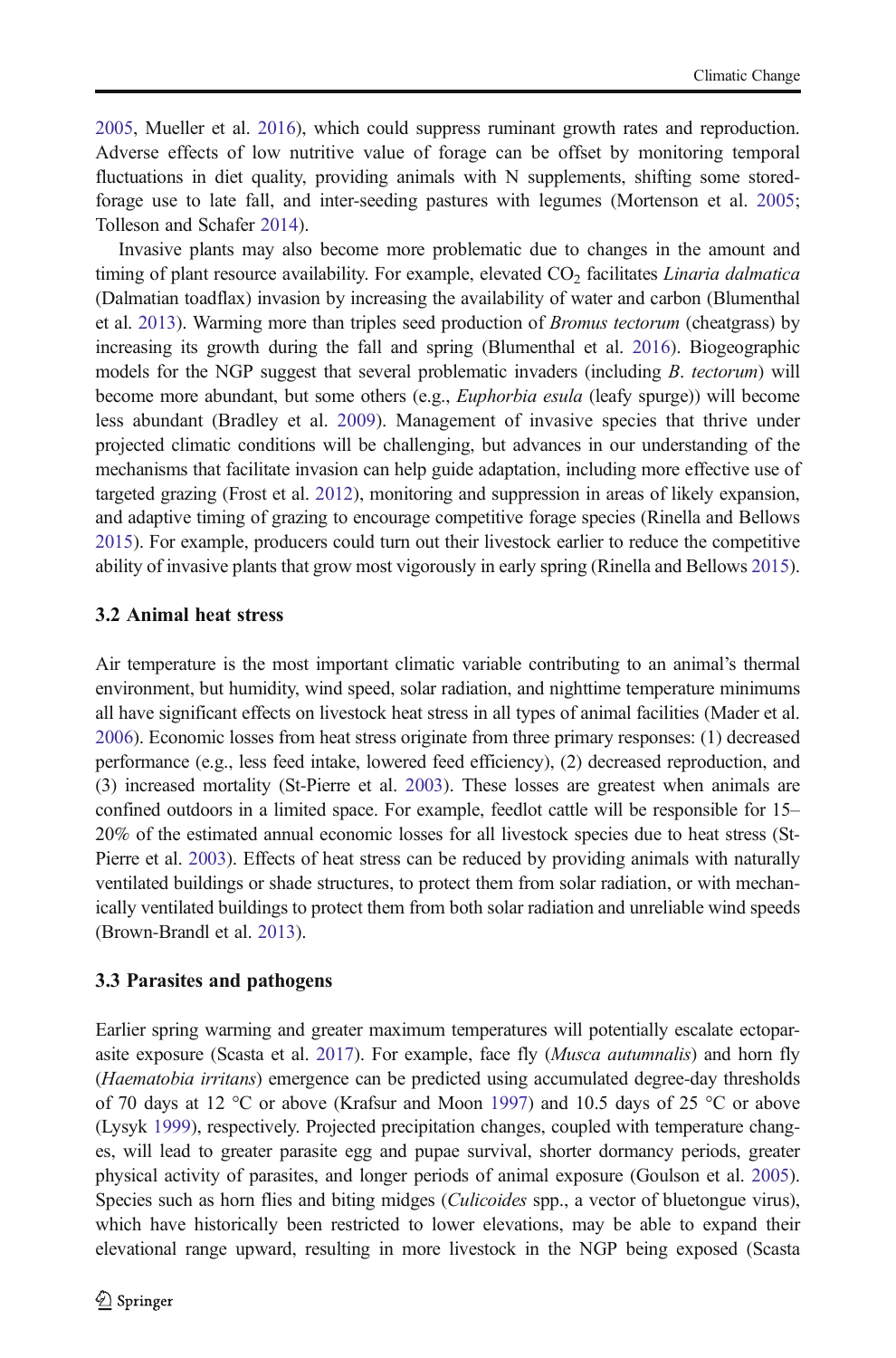[2015](#page-13-0)). Similarly, warmer winters coupled with longer and wetter growing seasons may lead to greater infestation and expansion of ticks, especially into northern latitudes and higher altitudes (Dantas-Torres [2015\)](#page-11-0).

Effects of projected climate change on endoparasites of livestock (e.g., roundworms) are less clear due to seasonal and species variability. For example, an increase in Haemonchus contortus and Teladorsagia circumcincta infection pressure is expected in small ruminants due to accelerated parasite development in winter months. In contrast, a decrease in infection pressure of Ostertagia ostertagi in cattle is expected due to greater parasite mortality from higher temperatures (Rose et al. [2015](#page-13-0)). Effects of climate change on viral diseases (e.g., bovine viral diarrhea), protozoan pathogens (Neospora caninum), and bacterial infections (e.g., Brucella spp., Bacillus anthracis, Escherichia coli) are even less understood (Hoberg et al. [2008](#page-11-0)). One hypothesized impact is that changing temperatures and precipitation will affect pathogen persistence in the environment, and hence livestock exposure. Similarly, changes in the spatio-temporal distribution of domestic versus wild ungulates may affect the emergence and transmission of pathogens within and between species (Hoberg et al. [2008\)](#page-11-0).

#### 3.4 Riparian structure and function

Peak streamflow from snowmelt in the NGP has traditionally occurred during April–July, but is now occurring 1–2 weeks earlier due to increased temperatures (Ryberg et al. [2016](#page-13-0)). With future warming, timing of snowmelt and peak flows will continue to advance. Extreme rainfall events, which are predicted to double in the next 35 years, will increase stream velocity. In turn, stress on stream beds and banks will escalate, resulting in increased erosion potential via scouring and downcutting. These impacts are expected to be worse on streams with confined floodplains, steep gradients, or fine channel material (alluvial and lacustrine) (Bear et al. [2012](#page-11-0)).

Stream banks can be stabilized with desirable riparian vegetation, which dissipates energy of flood waters, increases trapping of sediments in its extensive root system, and ultimately decreases erosion (Gregory et al. [1991](#page-11-0); Shafroth et al. [2002](#page-13-0)). Maintaining native, riparian vegetation through management of grazing (timing, intensity, and duration) can also increase infiltration and minimize changes to flood regimes and stream temperatures (Chambers et al. [2012](#page-11-0)). In contrast, invasive species such as shallow-rooted Kentucky bluegrass (Poa pratensis) and smooth bromegrass (*B. inermis*)—which are more competitive under projected climatic conditions—could negatively affect bank stability and channel morphology (Gregory et al. [1991\)](#page-11-0). Targeted grazing can reduce non-native species within riparian vegetation while increasing deep-rooted grass and sedge species (Evans et al. [2004](#page-11-0)). Development of offstream water and shade can prevent livestock from concentrating in riparian areas, thereby decreasing the potential for bank erosion (Grudzinski et al. [2016\)](#page-11-0). The use of genetic selection or development of new cattle breeds that are genetically predisposed to graze uplands or slopes of rugged terrain is another adaptation strategy to reduce impacts on riparian vegetation (Bailey et al. [2015\)](#page-10-0).

#### 4 Adaptive capacity and climate risk management in livestock systems

Livestock managers have developed considerable adaptive capacity to contend with both environmental and economic variability. However, projected increases in the frequency and magnitude of climatic extremes will require even greater adaptive capacity to maintain viable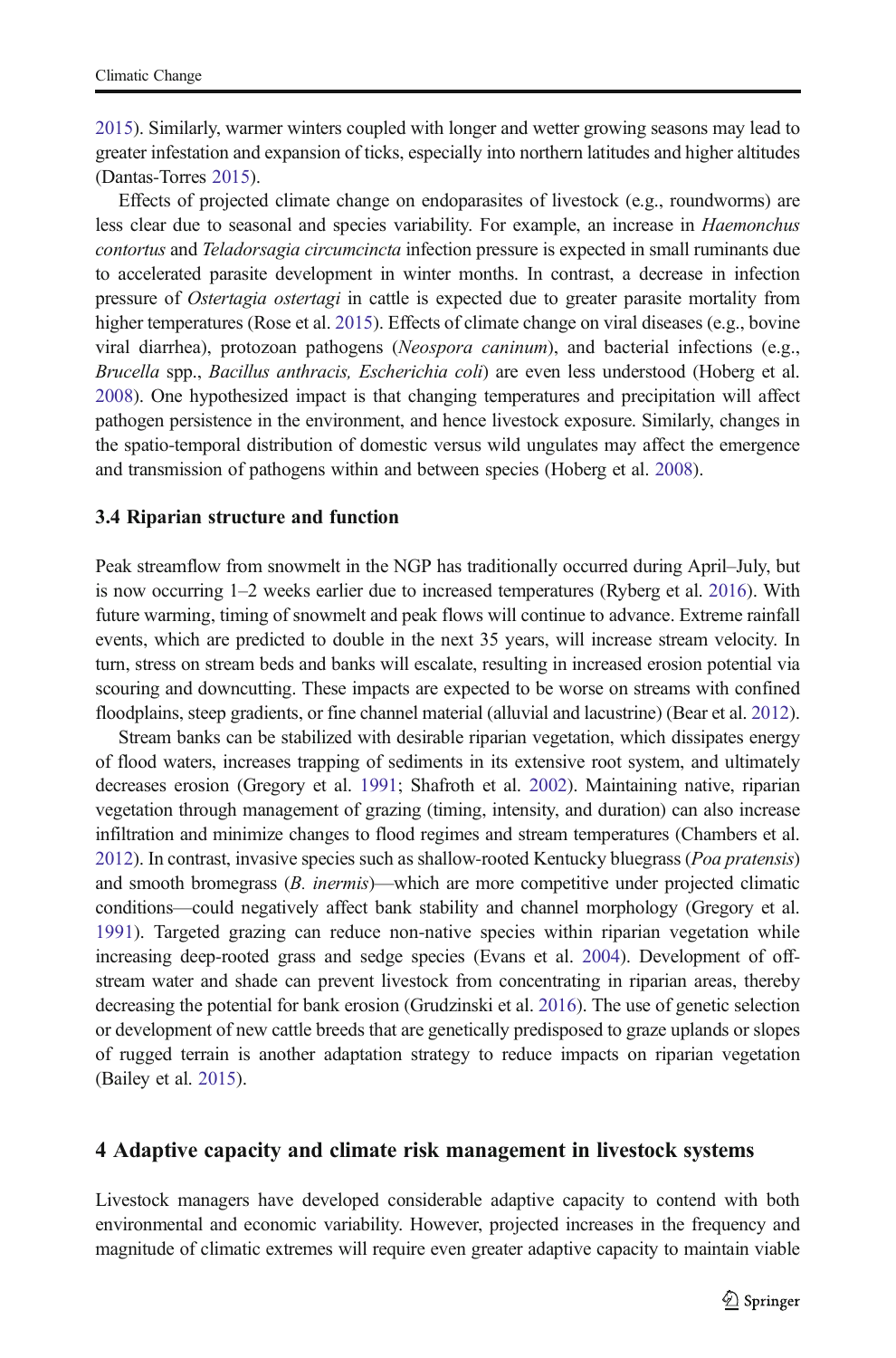livestock production systems (Howden et al. [2007](#page-11-0); Joyce et al. [2013\)](#page-12-0). Adaptations can include incremental adjustments, which maintain viability of current production enterprises through added performance margins, technical improvements, shortened planning horizons, and noregret adaptations that make sense in a range of future conditions (Hallegatte [2009](#page-11-0)). Alternatively, adaptations can transform the system in more fundamental ways, for example, by altering an operation's scale, goals, or location (Kates et al. [2012;](#page-12-0) Rickards and Howden [2012](#page-13-0)). Adaptation is an iterative risk-management strategy that involves learning and adjusting, rather than adhering to a prescribed set of technologies or policies (Nelson et al. [2007](#page-12-0); Joyce et al. [2013\)](#page-12-0). It requires careful assessment of the feasibility of current management under climatic changes, and frequent evaluation of the effectiveness of adaptations under changing climate.

A region's vulnerability to climatic change will be determined not only by ecological responses but also by the adaptive capacity of individual managers. Strategic-thinking skills and social capital may be more important to the success of adaptation planning than technical capability or considerations (Marshall [2010\)](#page-12-0). Managers with limited social, economic, or environmental flexibility are especially vulnerable to weather variation (Marshall [2010\)](#page-12-0), and likely to climatic change as well. Vulnerability has also been correlated with strong place and livelihood attachment, and a reluctance to diversify livestock operations, particularly among aging, independent managers (Marshall [2010;](#page-12-0) Marshall and Smajgl [2013](#page-12-0)). Income and size of a livestock production enterprise positively influence the adoption of innovative practices. For example, managers with larger properties tend to implement a greater number of management practices to increase enterprise flexibility and lessen the impacts of drought (Kachergis et al. [2014](#page-12-0)). Adaptive capacity clearly varies among managers; they have diverse levels of emotional and financial flexibility, interest in adapting to climatic change, capacity to manage risk, and ability to plan, learn, and reorganize (Marshall and Smajgl [2013](#page-12-0)). For these reasons, contextspecific interventions and science-management partnerships are needed to enhance adaptive capacity among diverse managers, rather than assuming that a single homogenous approach will effectively accommodate all managers (Marshall and Smajgl [2013](#page-12-0); Joyce et al. [2013](#page-12-0)).

#### 4.1 Adaptation strategies for livestock production systems

Adaptation in grazing and confined livestock systems will require enhanced decision-making that integrates biophysical, social, and economic considerations (Nardone et al. [2010\)](#page-12-0). Table [1](#page-8-0) summarizes an assortment of adaptation strategies, which vary greatly in the extent of modification required, timing of implementation, specificity of impact, potential for success or failure, and likelihood of adoption given managers' diverse adaptive capacity (Briske et al. [2015](#page-11-0)). Many of the potential adaptations identified in Table [1](#page-8-0) are already practiced (to varying degrees) in the NGP, providing natural opportunities for peer-to-peer learning and incremental improvements of existing adaptation strategies. Adaptations that could be further explored include using livestock as ecosystem engineers (Derner et al. [2009\)](#page-11-0), shifting the composition of livestock breeds or species (Peinetti et al. [2011\)](#page-12-0), developing robust drought contingency plans (Kachergis et al. [2014\)](#page-12-0), and building flexibility into herd management plans (Torell et al. [2010](#page-13-0); Derner and Augustine [2016](#page-11-0)).

Adaptive capacity within the agricultural community can be strengthened though the development of social learning networks that included learning from peers and collaboration with science-based organizations. It is critical that development of adaptive capacity focus on context-specific decision-making at the enterprise level (Roche et al. [2015](#page-13-0)). Adaptive grazing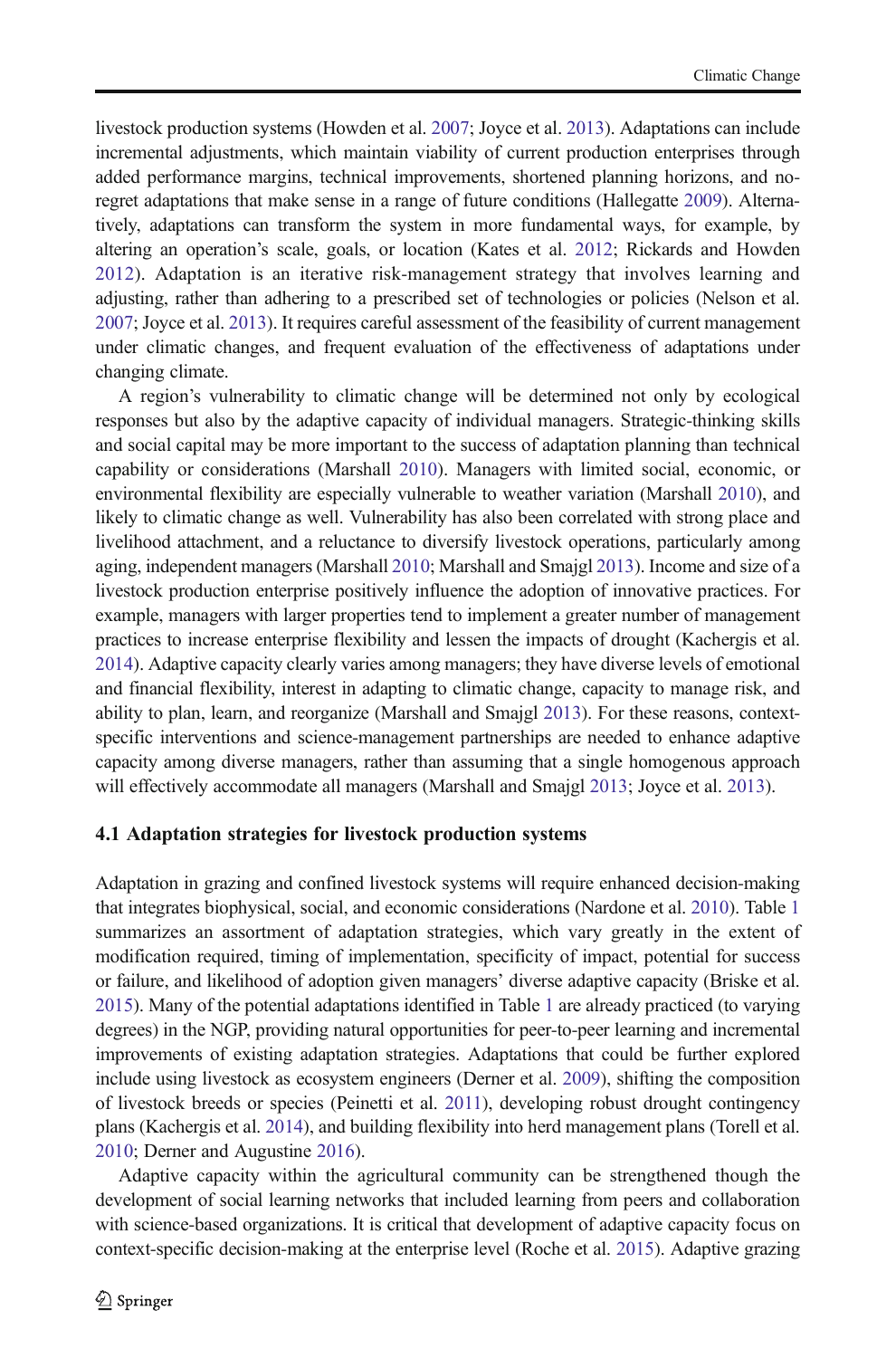| Incremental adaptation strategies                                                        | Systems adaptation and transformational<br>adaptation strategies                                                                            |
|------------------------------------------------------------------------------------------|---------------------------------------------------------------------------------------------------------------------------------------------|
| Grazing livestock                                                                        |                                                                                                                                             |
| Adaptive grazing management                                                              | Livestock as ecosystem engineers                                                                                                            |
| Altered timing of grazing and longer grazing<br>seasons                                  | Robust contingency drought/deluge planning                                                                                                  |
| Proactive flexible stocking                                                              | Collaborative adaptive management                                                                                                           |
| Nitrogen supplements to offset low forage<br>quality                                     | Shift in livestock breeds/species                                                                                                           |
| Inter-seeding with nitrogen-fixing legumes                                               | Geographic relocation of production<br>enterprises                                                                                          |
| Targeted grazing of invasive plants and<br>riparian vegetation                           | Shift to new production enterprises<br>emphasizing alternative ecosystem<br>services                                                        |
| Monitoring management outcomes to support<br>subsequent decision-making                  | Breeds locally adapted to hot and fluctuating<br>weather regimes                                                                            |
| Monitoring and suppression of invasive plants<br>in areas of likely invasion             | Strategic, cost-effective nitrogen supplemen-<br>tation informed by diet quality monitoring,<br>and associated decision-support tools       |
| Cattle breeds genetically predisposed to graze<br>on uplands or slopes of rugged terrain | Social learning networks                                                                                                                    |
| Modification of livestock enterprise structure<br>Confined Livestock                     |                                                                                                                                             |
| Altered pen direction, orientation, and slope                                            | Altered designs of containment facilities for<br>manure and runoff resulting from<br>increased frequency of extreme<br>precipitation events |
| Increased insulation in facilities                                                       | Genetic changes for greater heat stress<br>tolerance (species, color, hair coat<br>thickness, etc.)                                         |
| Tunnel ventilation                                                                       | Geographical shift in primary areas of<br>confined livestock facilities                                                                     |
| Stir fans                                                                                |                                                                                                                                             |
| Shade                                                                                    |                                                                                                                                             |
| Sprinkler cooling                                                                        |                                                                                                                                             |
| High-pressure misting                                                                    |                                                                                                                                             |
| Evaporative cooling pads                                                                 |                                                                                                                                             |

<span id="page-8-0"></span>Table 1 Typology of incremental adaptation, and systems adaptation and transformational adaptation strategies (Rickards and Howden [2012](#page-13-0)) for grazing and confined livestock operations in the Northern Great Plains

management is capable of exploring important complexities in a system, such as how to match animal demand with forage production variability across years and within the grazing season. In drought-prone rangelands, adaptive grazing management relies heavily on enterprise and management flexibility, specifically (1) matching forage availability with demand through flexibility in the proportion of cow-calf pairs versus yearlings and (2) using relevant monitoring metrics to inform flexible decisions that can reduce risk (Derner and Augustine [2016](#page-11-0)). Flexibility of enterprises and management also positions producers to make better use of weather and climate forecasts which can further reduce vulnerability to drought.

In regions of highly variable forage production, maintaining grazing flexibility by shifting from cow-calf enterprises to mixed cow-calf and yearling cattle (stocker) enterprise may be critical for economic success. This shift in strategy would allow producers to sustain desired cow herd genetics by maintaining a stable, albeit smaller, number of breeding cows more consistently by eliminating the need to liquidate cows during drought and restock following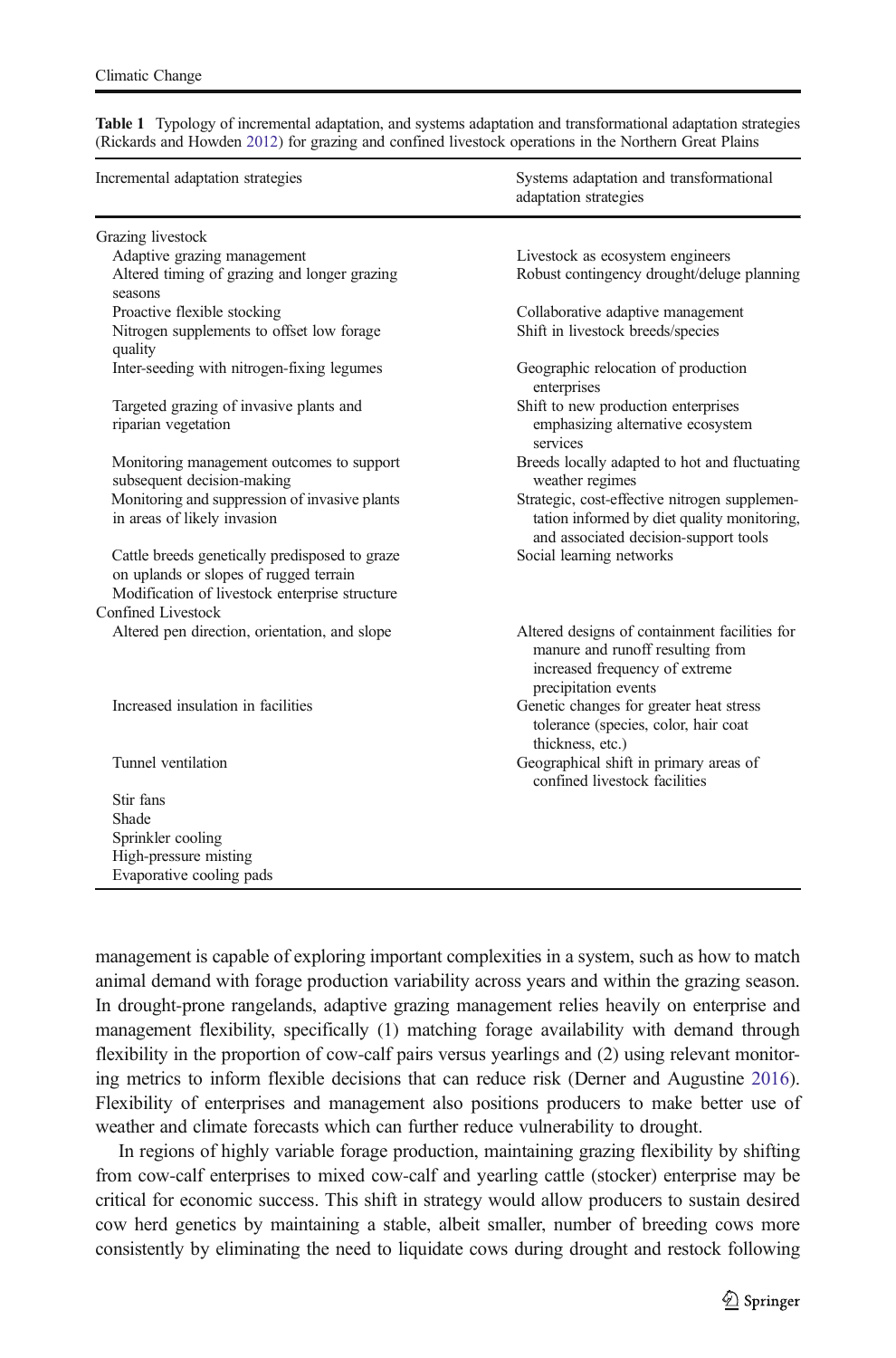the end of drought. However, this form of flexibility imposes additional costs and financial risks that may be unattractive to some managers (Torell et al. [2010](#page-13-0)). Limited adoption of flexible stocking strategies may also be due to uncertainty of seasonal precipitation forecasts (Derner et al. [2012\)](#page-11-0), and inherent constraints in enterprise structure, such as maintaining desired herd genetics. Regarding enterprise structure, increased climatic variability may require greater use of stored forage (e.g., grass banks, hay supplies), increased contingency planning, and the ability to alter herd sizes and production systems, all of which require capital investment (Didier and Brunson [2004](#page-11-0)). Policies designed in a way that avoid perverse incentives, which could unintentionally increase vulnerability (Lark et al. [2015](#page-12-0)), could provide financial incentives to increase adoption of various risk-management strategies, including contingency planning and risk-management tools like insurance, if designed to avoid moral hazard (Muller et al. [2011\)](#page-12-0). Decision tools could help producers explore trade-offs between profitability and financial risk of various adaptation strategies, perhaps increasing their willingness to experiment with them (e.g., Ritten et al. [2010](#page-13-0); Moss et al. [2014\)](#page-12-0).

In cases where incremental adaptation proves insufficient to sustain agricultural livelihoods, systems adaptation and transformational adaptation may be necessary (Rickards and Howden [2012\)](#page-13-0). Systems adaptation and transformational adaptation involve making major changes in the production system that emphasizes the provision of alternative ecosystem services that are more consistent with the emerging climatic conditions (Kates et al. [2012;](#page-12-0) Joyce et al. [2013\)](#page-12-0). For example, transformational adaptation in the NGP, in response to warmer and wetter conditions, may involve conversion of from extensive to more intensive agricultural systems that may result in substantial trade-offs among ecosystem services in the region. Consequently, adaptation strategies should be designed to accommodate both agricultural production and conservation goals such as geographical relocation of a producer's enterprise to climatic conditions more conducive to their success (Kates et al. [2012](#page-12-0); Joyce et al. [2013\)](#page-12-0).

# 4.2 Adaptation strategies for confined livestock

Projected warming will increase the potential for heat stress for both grazing and confined livestock, but the concern is greater for confined animals. For outdoor-confined operations, temperatures can exceed 55 °C in an unshaded feedlot on hot, sunny days (Brown-Brandl et al. [2010](#page-11-0)). An outdoor-confined animal's microclimate is defined by pen location, slope, and surface maintenance. Slope affects the angle of incident solar radiation and the heat load that animals receive. In the northern hemisphere, south, southwest, and west-facing pens receive the most intense solar radiation (Busby and Loy [1996\)](#page-11-0). Regarding surface maintenance, manure has greater water-holding capacity than soil (Khaleel et al. [1981\)](#page-12-0), so a wet manuresoil mixture will prevent water from draining out of pens after rainfall events. This standing water then increases humidity in the animal's local environment, making hot days feel hotter and cool days feel cooler. Containment facilities for managing animal waste and runoff will need to be adapted to account for projected increases in the frequency of extreme rainfall events.

Adaptation strategies to reduce heat stress and increase well-being for outdoor-confined animals include shade structures, sprinkler cooling, high-pressure misting, or evaporative cooling pads. Similarly, heat stress of indoor-confined animals can be reduced by increasing their housing facility's insulation, and installing stir fans, tunnel ventilation, or an evaporative cooling system. Stir fans and tunnel ventilation increase air velocity over animals to increase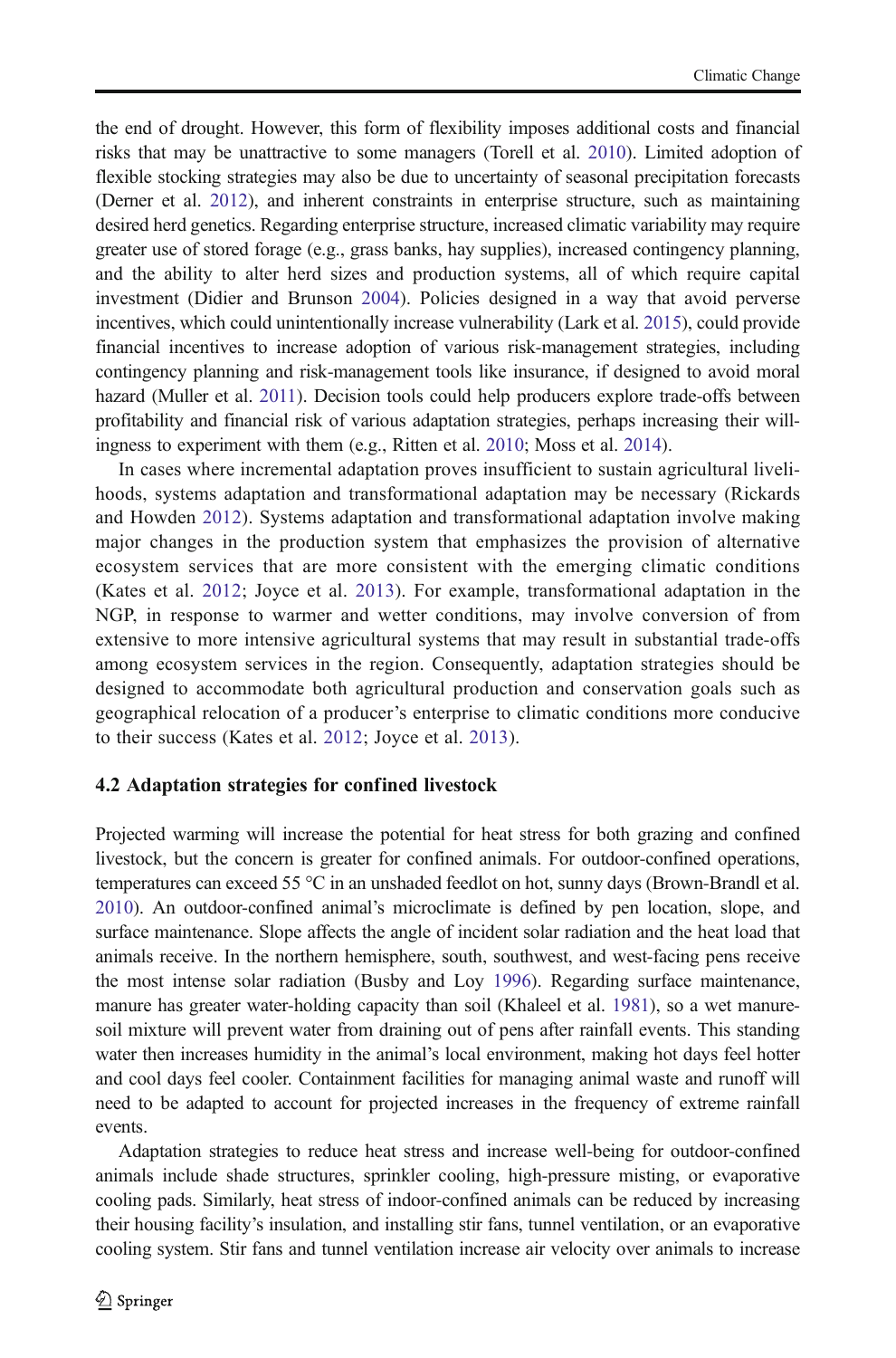<span id="page-10-0"></span>convective heat loss, whereas evaporative cooling directly cools the air around the animals. It is known that windbreaks can be detrimental on hot days by reducing convective animal cooling (Mader et al. [1997](#page-12-0)), though they are beneficial to animals on cold days by reducing wind-chill effects (Mader [2003](#page-12-0)). Spanning all three types of livestock production systems (rangeland, outdoor-confined, indoor-confined), one final adaptation strategy for a warming climate is selecting heat-tolerant breeds or specialized genotypes such as Brahman, Criollo, Santa Gertrudis, Senepol, Tuli, and associated crosses (Gaughan et al. [2010](#page-11-0); Hammond et al. [1998](#page-11-0); Peinetti et al. [2011](#page-12-0)). Little is known, however, about genetically based tolerance to extreme temperature fluctuations, and concerns exist regarding the marketability of these alternative breeds or specialized genotypes.

# 5 Conclusion

Projections of increasing atmospheric  $CO<sub>2</sub>$  concentrations, warmer temperatures, and more intense rainfall events for mid- and late-twenty-first century offer unique challenges and opportunities for livestock production in the NGP. Livestock managers in the NGP may benefit from increases in forage production and shorter, milder winters—provided they can appropriately supplement livestock to mitigate declining forage quality, and are prepared to absorb and adapt to extreme weather events (e.g., deluges, heat waves, and winter storms). Adaptations in both grazing and confined livestock systems will require enhanced decision-making skills capable of integrating biophysical, social, and economic considerations, as socio-economic reasons are often prominent in producers' decisions regarding adoption of adaptation strategies (Marshall [2010;](#page-12-0) Nardone et al. [2010\)](#page-12-0). In turn, this will require development of greater adaptive capacity for livestock producers to contend with the opportunities and challenges associated with regional climate change. The establishment of social learning networks, including peer-to-peer learning, where lessons from early adopters can be used to improve existing adaptation strategies and encourage others to experiment with them, will be essential for development of effective adaptation strategies (Didier and Brunson [2004](#page-11-0)). In fact, many adaptations have already been implemented, to varying degrees, in the NGP, providing opportunities for assessment, further development, and increased adoption. For adaptations that have not yet been implemented, decision tools can empower producers to explore the associated costbenefit ratios, risks, and trade-offs among ecosystem services. Locally relevant climate data and weather forecasts can also be incorporated into these decision tools, to increase producers' adoption of new information to support management decision-making. The effectiveness of adaptation strategies to content with climate change will require contextspecific decision-making skills that recognize both production and conservation goals.

# References

Adger WN (2006) Vulnerability. Glob Environ Chang 15:268–281

Badeck FW, Bondeau A, Bottcher K, Doktor D, Lucht W, Schaber J, Sitch S (2004) Responses of spring phenology to climate change. New Phytol 162:295–309

Bailey DW, Lunt S, Lipka A, Thomas MG, Medrano JF, Cánovas A, Rincon G, Stephenson MB, Jensen D (2015) Genetic influences on cattle grazing distribution: association of genetic markers with terrain use in cattle. Rangel Ecolog Manag 68:142–149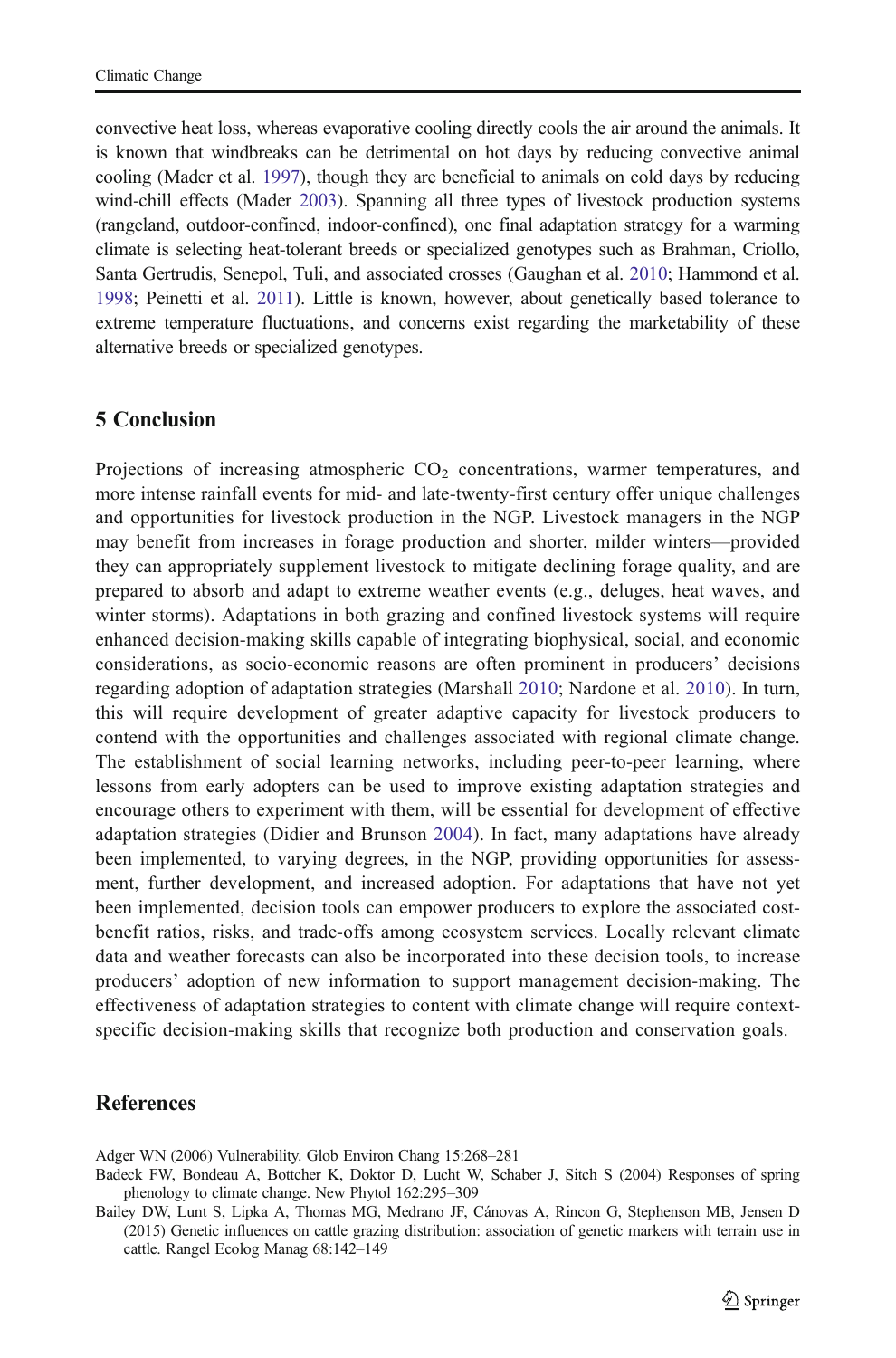- <span id="page-11-0"></span>Bear DA, Russell JR, Tufekcioglu M, Isenhart TM, Morrical DG, Kovar JL (2012) Stocking rate and riparian vegetation effects on physical characteristics of riparian zones of Midwestern pastures. Rangel Ecol Manag 65(2):119–128
- Blumenthal DM, Resco V, Morgan JA, Williams DG, LeCain DR, Hardy EM, Pendall E, Bladyka E (2013) Invasive forb benefits from water savings by native plants and carbon fertilization under elevated  $CO<sub>2</sub>$  and warming. New Phytol. doi[:10.1111/nph.12459](http://dx.doi.org/10.1111/nph.12459)
- Blumenthal DM, Kray JA, Ortmans W, Ziska LH, Pendall E (2016) Cheatgrass is favored by warming but not CO2 enrichment in a semi-arid grassland. Glob Chang Biol 22:3026–3038
- Bradley BA, Oppenheimber M, Wilcove DS (2009) Climate change and plant invasions: restoration opportunities ahead? Glob Chang Biol 15:1511–1521
- Briske DD, Zhao M, Han G, Xiu C, Kemp DR (2015) Strategies to alleviate poverty and grassland degradation in Inner Mongolia: intensification vs production efficiency of livestock systems. J Environ Manag 152:177– 182
- Brown-Brandl TM, Eigenberg A, Nienaber JA (2010) Water spray cooling during handling of feedlot cattle. Intl J Biometeor 54:609–616
- Brown-Brandl TM, Eigenberg RA, Nienaber JA (2013) Benefits of providing shade to feedlot cattle of different breeds. Trans Agric Biol Eng 56:1563–1570
- Busby D, Loy D (1996) Heat stress in feedlot cattle: producer survey results. Pages 108–110 in Iowa State University beef research report AS-632. Iowa State University, Ames, IA
- Chambers PA, Culp JM, Roberts ES, Bowerman M (2012) Development of environmental thresholds for streams in agricultural watersheds. J Environ Qual 41:1–6
- Dantas-Torres F (2015) Climate change, biodiversity, ticks and tick-borne diseases: the butterfly effect. Intl J Parasitolog: Parasit Wildl 4(3):452–461
- Derner JD, Augustine DJ (2016) Adaptive management for drought on rangelands. Rangel 38:211–215
- Derner JD, Lauenroth WK, Stapp P, Augustine DJ (2009) Livestock as ecosystem engineers for grassland bird habitat in the western Great Plains of North America. Rangel Ecolog Manag 62:111–118
- Derner JD, Augustine DJ, Ascough JC II, Ahuja LR (2012) Opportunities for increasing utility of models for rangeland management. Rangel Ecolog Manag 65:623–631
- Didier EA, Brunson MW (2004) Adoption of range management innovations by Utah ranchers. Range Ecol Manag 57:330–336
- Dumont B, Andueza D, Niderkorn V, Lüscher A, Porqueddu C, Picon-Cochard C (2015) A meta-analysis of climate change effects on forage quality in grasslands: specificities of mountain and Mediterranean areas. Grass Forage Sci 70:239–254
- Evans SG, Pelster AJ, Leininger WC, Trlica MJ (2004) Diet selection of cattle grazing a montane riparian community. J Range Manag 57:539–545
- Frost R, Walker J, Madsen C, Holes R, Lehfeldt J, Cunningham J, Voth K, Welling B, Davis TZ, Bradford D, Malot J, Sullivan J (2012) Targeted grazing: applying the research to the land. Rangel 34:2–10
- Gaughan JB, Mader TL, Holt SM, Sullivan ML, Hahn GL (2010) Assessing the heat tolerance of 17 beef cattle genotypes. Intl J Biometeor 54:617–627
- Goulson D, Derwent LC, Hanley ME, Dunn DW, Abolins SR (2005) Predicting calyptrate fly populations from the weather, and probable consequences of climate change. J. Appl Ecol 42:795–804
- Gregory SV, Swanson FJ, McKee WA, Cummins KW (1991) An ecosystem perspective of riparian zones. BioSci 41:540–551
- Grudzinski BP, Daniels MD, Anibas K, Spencer D (2016) Bison and cattle grazing management, bare ground coverage, and links to suspended sediment concentrations in grassland streams. J Amer Water Res Assoc 52(1):16–30
- Hallegatte S (2009) Strategies to adapt to an uncertain climate change. Glob Environ Chang 19(2):240–247. doi:[10.1016/j.gloenvcha.2008.12.003](http://dx.doi.org/10.1016/j.gloenvcha.2008.12.003)
- Hamilton TW, Ritten JP, Bastian CT, Derner JD, Tanaka JA (2016) Economic impacts of increasing seasonal precipitation variation on southeast Wyoming cow-calf enterprises. Rangel Ecol Manag 69(6):465–473
- Hammond AC, Chase CC, Bowers EJ, Olson TA, Randel RD (1998) Heat tolerance in Tuli-, Senepol-, and Brahman-sired F1 Angus heifers in Florida. J Ani Sci 76:1568–1577
- Heisler-White JL, Blair JM, Kelly EF, Harmoney K, Knapp AK (2009) Contingent productivity responses to more extreme rainfall regimes across a grassland biome. Glob Chang Biol 15:2894–2904
- Hoberg EP, Polley L, Jenkins EJ, Kutz SJ (2008) Pathogens of domestic and free-ranging ungulates: global climate change in temperate to boreal latitudes across North America. Rev Sci Tech Off Int Epiz 27(2):511– 528
- Howden SM, Soussana JF, Tubeillo FN, Chhetri N, Dunlop M, Meinke H (2007) Adapting agriculture to climate change. PNAS 104:19691–19696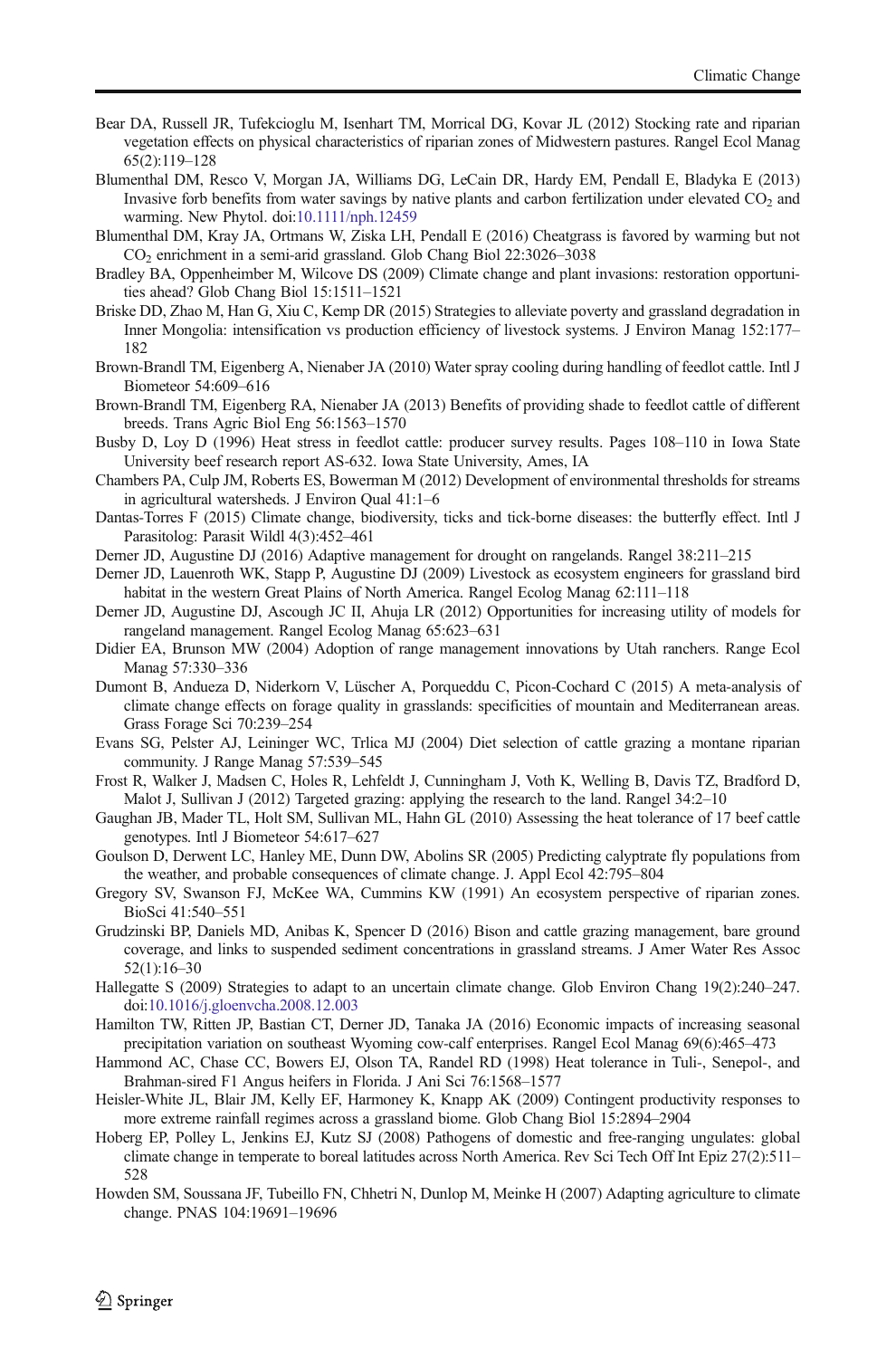- <span id="page-12-0"></span>Izaurralde RC, Thomson AM, Morgan JA, Fay PA, Polley HW, Hatfield JL (2011) Climate impacts on agriculture: implications for forage and rangeland production. Agron J 103:371–380
- Joyce LA, Briske DD, Brown JR, Polley HW, McCarl BA, Bailey DW (2013) Climate change and North American rangelands: assessment of mitigation and adaptation strategies. Rangel Ecol Manag 66(5):512– 528. doi[:10.2111/REM-D-12-00142.1](http://dx.doi.org/10.2111/REM-D-12-00142.1)
- Kachergis E, Derner JD, Cutts BB, Roche LM, Eviner VT, Lubell MN, Tate KW (2014) Increasing flexibility in rangeland management during drought. Ecosphere 5:1–14
- Kates RW, Travis WR, Wilbanks TJ (2012) Transformational adaptation when incremental adaptations to climate change are insufficient. PNAS 109:7156–7161
- Khaleel R, Reddy KR, Overcash MR (1981) Changes in soil physical properties due to organic waste applications: a review. J Environ Qual 10:133–141
- Krafsur ES, Moon RD (1997) Bionomics of the face fly, Musca autumnalis. Annual Review of Entomol 42:503– 523
- Lark TJ, Salmon JM, Gibbs HK (2015) Cropland expansion outpaces agricultural and biofuel policies in the United States. Environ Res Lett. doi:[10.1088/1748-9326/10/4/04.4003](http://dx.doi.org/10.1088/1748-9326/10/4/04.4003)
- Lysyk TJ (1999) Effect of temperature on time to eclosion and spring emergence of postdiapausing horn flies (Diptera:Muscidae). Environ Entomol 28:387–397
- Mader TL (2003) Environmental stress in confined beef cattle. J Ani Sci 81:E110–E119
- Mader TL, Dahlquist JM, Gaughan JB (1997) Wind protection effects and airflow patterns in outside feedlots. J Ani Sci 75:26–36
- Mader TL, Davis MS, Brown-Brandl T (2006) Environmental factors influencing heat stress in feedlot cattle. J Ani Sci 84:712–719
- Marshall NS (2010) Understanding social resilience to climate variability in primary enterprises and industries. Glob Environ Chang 20:36–43
- Marshall NA, Smajgl A (2013) Understanding variability in adaptive capacity on rangelands. Rangel Ecol Manag 66:88–94
- McCartney D, Basarab JA, Okine EK, Baron VS, Depalme AJ (2004) Alternative fall and winter feeding systems for spring calving beef cows. Can J Ani Sci 84:51–522
- Milchunas DG, Mosier AR, Morgan JA, LeCain DR, King JY, Nelson JA (2005) Elevated CO2 and defoliation effects on a shortgrass steppe: forage quality versus quantity for ruminants. Agric Ecosys Environ 111:166– 184
- Mortenson MC, Schuman GE, Ingram LJ, Vayigihugu V, Hess BW (2005) Forage production and quality of a mixed-grass rangeland interseeded with Medicago sativa ssp. falcata. Rangel Ecol Manag 58:505–513
- Moss R, Scarlett PL, Kenney MA, Kunreuther HC, Lempert R, Manning J et al (2014) Decision support: connecting science, risk perception, and decisions. In: Melilo JM, Richmond TC, Yohe GW (eds) Climate change impacts in the United States: the third National Climate Assessment. U.S. Global Change Research Program, Washington DC. doi[:10.7930/J0H12ZXG](http://dx.doi.org/10.7930/J0H12ZXG)
- Mueller KE, Blumenthal DM, Pendall E, Carrillo Y, Dijkstra FA, Williams DG, Follett RF, Morgan JA (2016) Impacts of warming and elevated  $CO<sub>2</sub>$  on a semi-arid grassland are non-additive, shift with precipitation, and reverse over time. Ecol Lett 19:956–966
- Muller B, Quaas MF, Frank K, Baumgartner S (2011) Pitfalls and potential of institutional change: rain-index insurance and the sustainability of rangeland management. Ecol Econ 70:2137–2144
- Nardone A, Ronchi B, Lacetera N, Ranieri MS, Bernabucci U (2010) Effects of climate change on animal production and sustainability of livestock systems. Livest Sci 130:57–69
- National Agricultural Statistics Service (2012) Census of agriculture
- Nelson DR, Adger WN, Brown K (2007) Adaptation to environmental change: contributions of a resilience framework. Annu Rev Environ Resour 32:395–419
- Nelson R, Kokic P, Crimp S, Howden SM (2010) The vulnerability of Australian rural communities to climate variability and change: part 1—conceptualising and measuring vulnerability. Environ Sci Pol 13:8–17
- Peinetti HR, Fredrickson EL, Peters DPC, Cibils AF, Roacho-Estrada JO, Laliberte AS (2011) Foraging behavior of heritage versus recently introduced herbivores on desert landscapes of the American Southwest. Ecosphere 2(5):1–14
- Pierce DW, Cayan DR, Thrasher BL (2014) Statistical downscaling using localized constructed analogs (LOCA). J Hydrometeorol 15:2558–2585
- Pierce DW, Cayan DR, Maurer EP, Abatzoglou JT, Hegewisch KC (2015) Improved bias correction techniques for hydrological simulations of climate change. J Hydrometeorol 16:2421–2442
- Polley HW, Briske DD, Morgan JA, Wolter K, Bailey DW, Brown JR (2013) Climate change and North American rangelands: trends, projections, and implications. Rangel Ecol Manag 66(5):493–511. doi:[10.2111/REM-D-12-00068.1](http://dx.doi.org/10.2111/REM-D-12-00068.1)